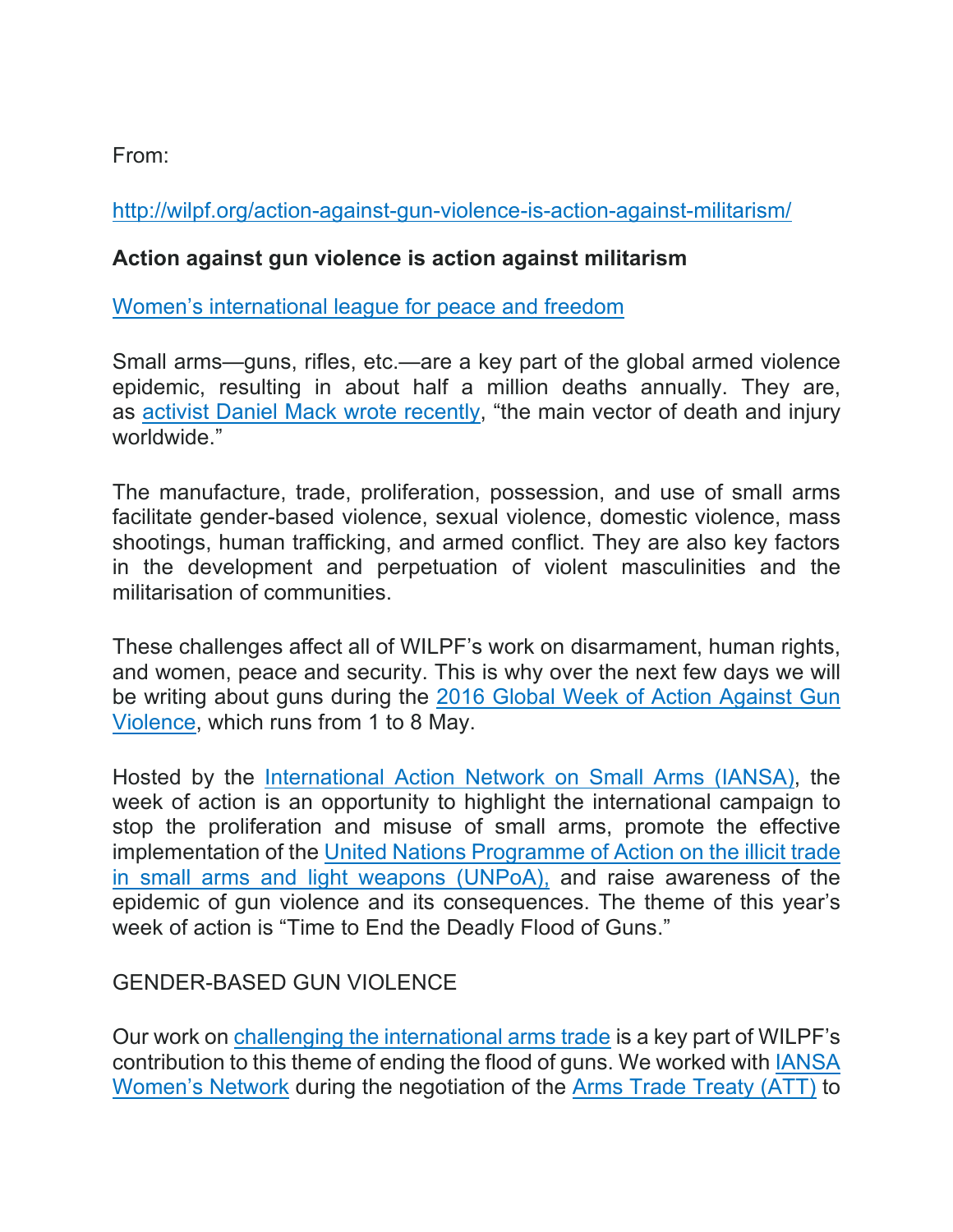secure a legally-binding provision mandating arms export risk assessment processes to look at the risk of the weapons being used to commit or facilitate acts of gender-based violence.

Some people working on the treaty negotiations did not immediately recognise the link between the trade in weapons and gender-based violence. But every gun that is used, to commit any form of violence, came from somewhere—it was produced, and then in many cases, transferred across borders. And there are clear links between the possession of small arms, both inside and outside of armed conflict, and the commission of acts of gender-based violence.

The UN Secretary General has highlighted this link for years in his reports to the UN Security Council. In his 2015 report, he noted, "Sexual and genderbased crimes are often perpetrated by armed individuals. Increased military or armed group activity can bring a greater risk of attack." The use of guns to facilitate rape in war has been documented increasingly in many different conflicts, from Bosnia to South Sudan and beyond.

But small arms also facilitate and aggravate domestic violence. Domestic homicides are the only category of homicides for which women outnumber men as victims. In countries with low rates of female homicide, most killings of women occur in the home, and intimate partners account for the majority, sometimes over 60%, of perpetrators.

LGBT people are also victims of gender-based violence. In 2015, more transgendered people were killed in the United States than any other year on record. Most of the victims were transgendered women of colour. While statistics on weapons used to commit GBV or murder LGBT people are difficult to find, a survey of reports indicates firearms are frequently used.

## **CULTURE OF WEAPONS**

WILPF has recently published a new report looking at how states can implement the provision of the ATT that aims to prevent gender-based violence. But the problem with gun violence goes beyond the arms trade or the illicit trafficking in weapons. Guns are reflective of a culture of aggression and impunity. "Guns do not need to be fired to be effective," Michael Ashkenazi of the Bonn International Center for Conversion argues. "The